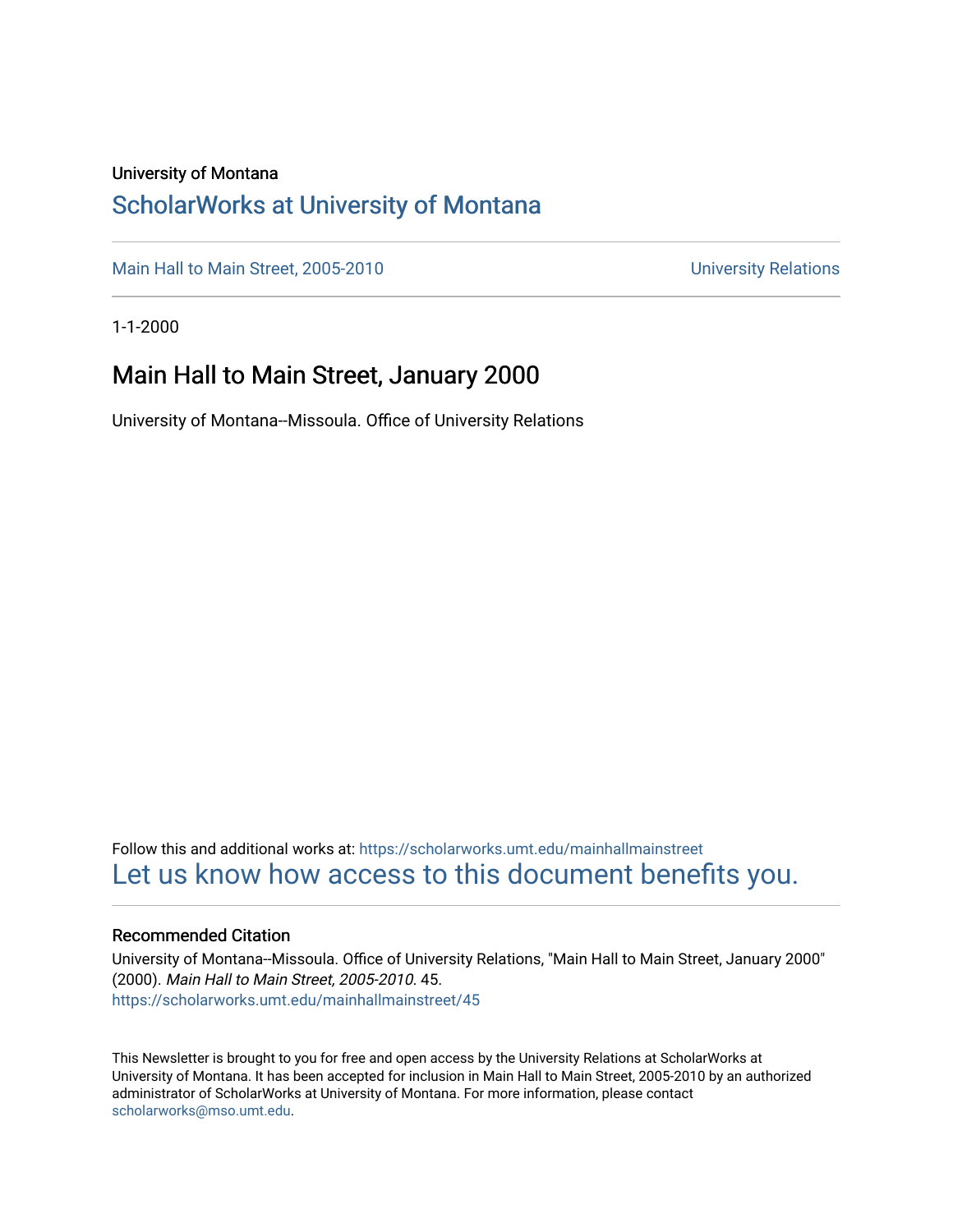### 18,786 M44ma

**UNIVERSITY OF MONTANA**

*/Io-1* FEB 0 8 2000



Vol. 6, No. <sup>1</sup> Connecting Campus and Community January 2000

# Legendary jazz pianist Billy Taylor plays UM

The foremost jazz educator of our time<br>
will present the fifth installment in<br>
the 1999-2000 President's Lecture<br>
Series at The University of Montana.<br>
Billy Taylor will discuss "lazz as a Metahe foremost jazz educator of our time will present the fifth installment in the 1999-2000 President's Lecture

Billy Taylorwill discuss "Jazz as a Metaphor for Democracy" and illustrate his talk with selections from his jazz repertoire on Tuesday, Feb. 1, in the UniversityTheatre. The performance begins at 8 p.m. and is open to the public at no charge.

The lecture will be followed with a concert by the Billy Taylor Trio on Wednesday, Feb. 2, in the UniversityTheatre. The show begins at 7:30 p.m. Tickets are \$16 for students, \$17 for senior citizens, faculty and staff, and  $$18$  for the general public. Tickets may be purchased at Tic-It-E-Z outlets or by calling (888) 842-4830.

Taylor also will present a seminar, "Reflections on a Career in Jazz," at 2 p.m. Tuesday in the Music Recital Hall.

Taylor's visit is in conjunction with the 'The Jazz Age in Paris: 1914-1940," a Smithsonian Institution traveling exhibit that will visit Missoula Feb. 10-March 23. *(See related story below.)*

With more than 50 years in the field,



**Jazz legend Billy Taylor**

Taylor has the distinction of living through the history of the jazz he plays and teaches. He is renowned as a pianist, composer, author, professor and broadcast personality.

In the 1940s and early '50s, he performed with legends like Charlie Parker, Miles Davis,John Coltrane, Billie Holiday, Ella Fitzgerald and Dizzy Gillespie. Since then he has performed primarily as leader of his own trios, including the current Billy Taylor Trio with bassist Chip Jackson and drummer Steve Johns. Taylor has some 300 songs to his credit.

Since 1994 Taylor has been artistic adviserforjazz attheJohn F. KennedyCenter for the Performing Arts in Washington, D.C. He is host of the National Public Radio show, "Billy Taylor's Jazz at the KennedyCenter," hislatestventure in a 20 year public radio career. He also is an onairarts correspondent fortheCBS program "Sunday Morning," for which he won an EmmyAward. He has received many other honors, including two Peabody Awards, a Grammy nomination and the National Medal of Arts. At age 78, Taylor is going strong as ever. He released three albums in 1999 — 'Ten Fingers, One Voice," "Billy Taylor at Town Hall" and "Easy Like" bringing his total number of albums to more than 50.

### Smithsonian's 'Jazz Age in Paris' exhibit comes to Missoula

<sup>t</sup>he music, literature, dances and art of the jazz age in Paris will come alive in Missoula and at UM during an exhibit and accompanying series of performances and lectures in February and March.

'The Jazz Age in Paris: 1914-1940" will be displayed Feb. 10-March 23 at theMissoula PublicLibrary. Missoula is among only 28 public libraries in the United States to host the traveling exhibit, which is based on a large-scale show presented at the Smithsonian in 1997. UM's Mansfield Library is cosponsoring the exhibit and related events.

The Missoula display opens Thursday, Feb. 10, with a 7 p.m. reception.

Both the exhibit and reception are free and open to the public. The historical exhibit will be on display in the lower level of the Missoula Public Library, while a series of related events — including lectures, concerts and other performances - takes place throughout Missoula.

Schedule brochures are available at the public library and at UM's Mansfield Library. *(See events listing on back page.)*

The exhibit brings to life in words, pictures and music the early jazz movement in Europe, its American roots, and the exuberant cafe and cabaret musical culture of the City of Light between the two world wars. It is the story of a unique blending of cultures — American, European andAfrican—that produced a style influential around the world.

The Jazz Age in Paris" offers insights into how the American expatriate population in Paris and the European avant garde helped shape a glamorous cabaret culture in the 1920s and 1930s. Musicians andperformerssuch asJamesReese Europe,JosephineBaker, Ada "Bricktop" Smith and Django Reinhardt are featured in the exhibit. Avideo allows visitors to listen to music of the era and hear reminiscences of surviving jazz-age musicians and performers.

The exhibit is organized by the Smithsonian Institution Traveling ExhibitionServiceandtheAmericanLibrary Association and supported by the National Endowment for the Humanities.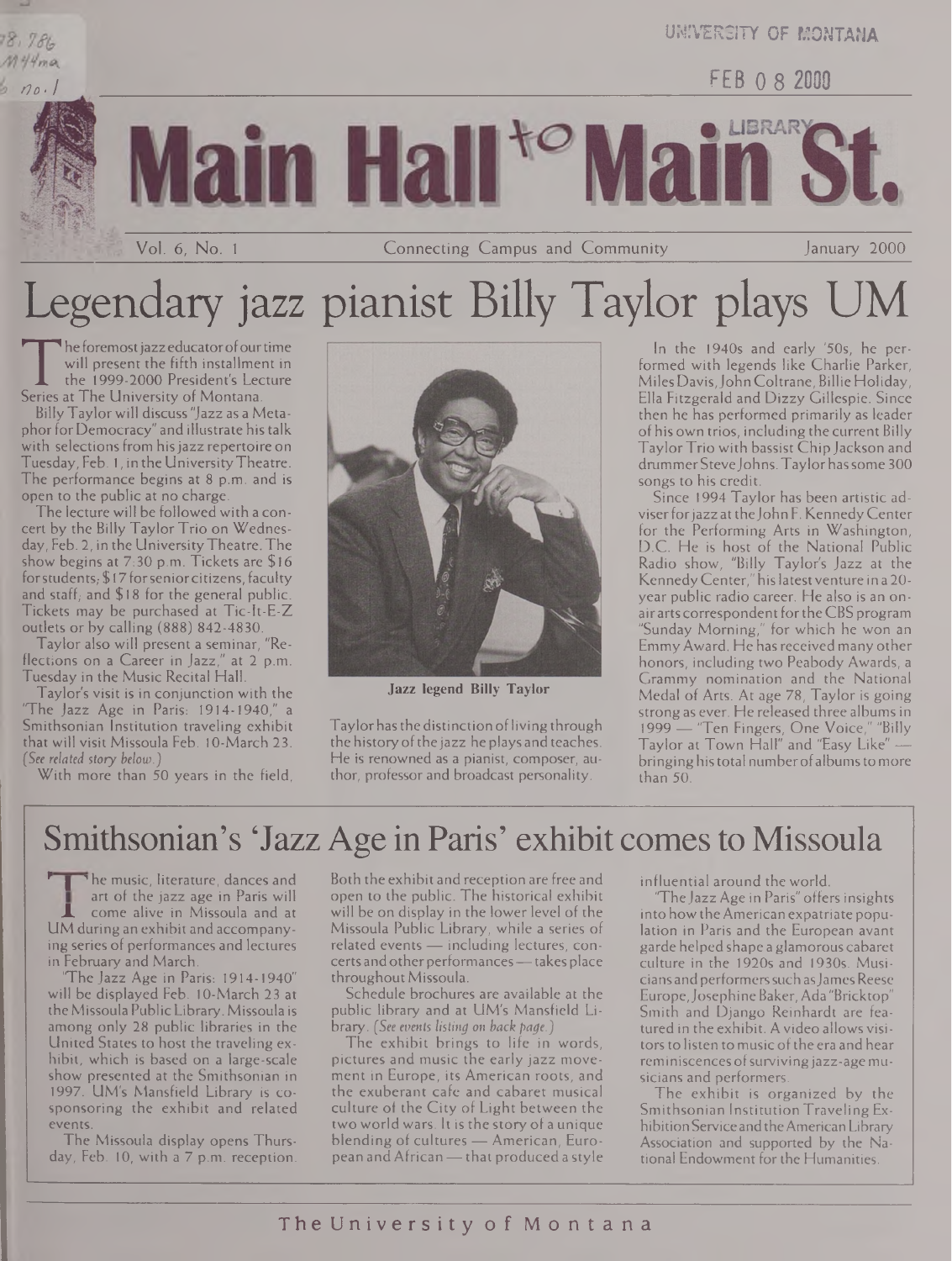## Community lecture series features popular UM professors

Three CIM faculty members will discuss the history, art and economic<br>development of Latin America<br>during the second annual Community<br>Lecture Series starting Tuesday, Feb. 8. hree UM faculty members will discuss the history, art and economic development of Latin America Lecture Series starting Tuesday, Feb. 8, at the University.

The six-part series titled "Latin America: Continuity and Change" will take place on consecutive Tuesday evenings at 7 p.m. in the newly constructed North Lecture Hall, an underground facility adjacent to the Urey Lecture Hall.

To register, call the UM Alumni Association at (406) 243-5211. The fee is \$15. Participants are encouraged to register early as seating is limited to 250 people. Participants also are requested to attend all six lectures.

Associate Provost and history Professor John F. Schwaller will open the series with lectures on the historic development of Latin America, including the history of the church in society. His lectures are titled "From Conquest to Revolution: The Historic Development of Latin America" and "Church and Society in Latin America: From the Conquest to Indepen-





dence." A noted scholar of Nahuatl, the Aztec language, Schwaller has published four books on the Catholic Church in Colonial Mexico.

Art Associate Professor Rafael Chacon will follow with two lectures on "The Quest for Identity in Modern Latin American Art." Chacon received the School of Fine Arts Distinguished Faculty Award in 1999.

The series will close with lectures on economic development and emerging democracies in the region by political

## Librarian bequeaths entire estate to UM

A to UM willed her entire estate —<br>Mansfield Library and School of Forestry<br>when she died last March librarian who dedicated 38 years to UM willed her entire estate estimated at \$650,000 — to the when she died last March.

No one who worked with Irene Evers suspected she had such a large estate. She lived simply and frugally, working as the forestry librarian at the Mansfield Library until she retired in 1997 at age 81. She was one of the longest-serving staff members in UM history.

Many assumed her reasons for working well past retirement age were financial. She never denied this, but in a 1995 interview she said, "My friends say,

'Irene, why don't you retire and do the thi gs you like to do?' Well, this is what <sup>I</sup> like to do.'"

Evers began working at UM in 1959 as librarian for a small forestry school collection. In 1976 the collection moved to the Mansfield Library, and she became assistant science librarian there. She was well-known for her extensive knowledge and her dedication to helping students and faculty members.

Two honors were created in her name: the library's Irene Evers Award for Outstanding Staff Member in 1993 and the Irene Evers Endowment for Forestry, established on her 80th birthday in 1995. The endowment was started with contributions of faculty and staff members, as well as former students who sent checks, birthday greetings and their thanks for Evers' research assistance.

"As a research librarian, Irene was so instrumental in the academic lives of many students," said Steve Polhemus, her financial adviser. "She was very moved when they gave to the endowment established for her birthday.

Polhemus said Evers had decided many years ago to leave her assets to "her true loves at The University of Montana": the Mansfield Library and the School of Forestry. He acknowledged, however, that except for a few trusted advisers, no one could have guessed how large the gift would be.

Half of Evers' estate will go to the Evers Endowment to support the forestry library collection, while the other half will provide scholarships for forestry students.



**Irene Evers at the Mansfield Library in 1995.**

**Schwaller Chacon Haber** science Associate Professor Paul Haber. In his lectures he will explore "TheTransition from State-led Capitalism (1930- 1980) to the New Market-oriented Capitalism ofToday: Who Wins, Who Loses and Why" and "Clashing Ideas and Practices: Authoritarianism and Democracy in Contemporary Latin American Politics."

Regents Professor Paul Lauren of UM's history department will moderate the series. Lauren lectured on human rights and the world today in the inaugural Community Lecture Series last year.

## UM unveils newtheme

**Ik T** early 200 years ago, **I** Meriwether Lewis and Will-**1** iam Clark set out to explore what is now the northwestern United States. Called the Corps of Discovery, Lewis andClark's expedition was under orders from President Thomas Jefferson to, in part, help further scientific knowledge by observing and collecting plant, animal and mineral specimens of the region.

Today, the discovery continues at UM The faculty and student researchers constitute a core of discovery that advances understanding of the Northwest's natural history through studies in forestry, biology, geology, geography, chemistry and environmental studies. At the same time, programslike NativeAmerican studies, economics andsociology address other contemporary concerns of the region. Still other UM research teams explore climate and vegetation from the next frontier of space.

The Discovery Continues" is a phrase the public will hear frequently in coming years. University leaders believe the phrase, which was adopted last fall as UM's institutional theme, clearly describes its mission and connection to the past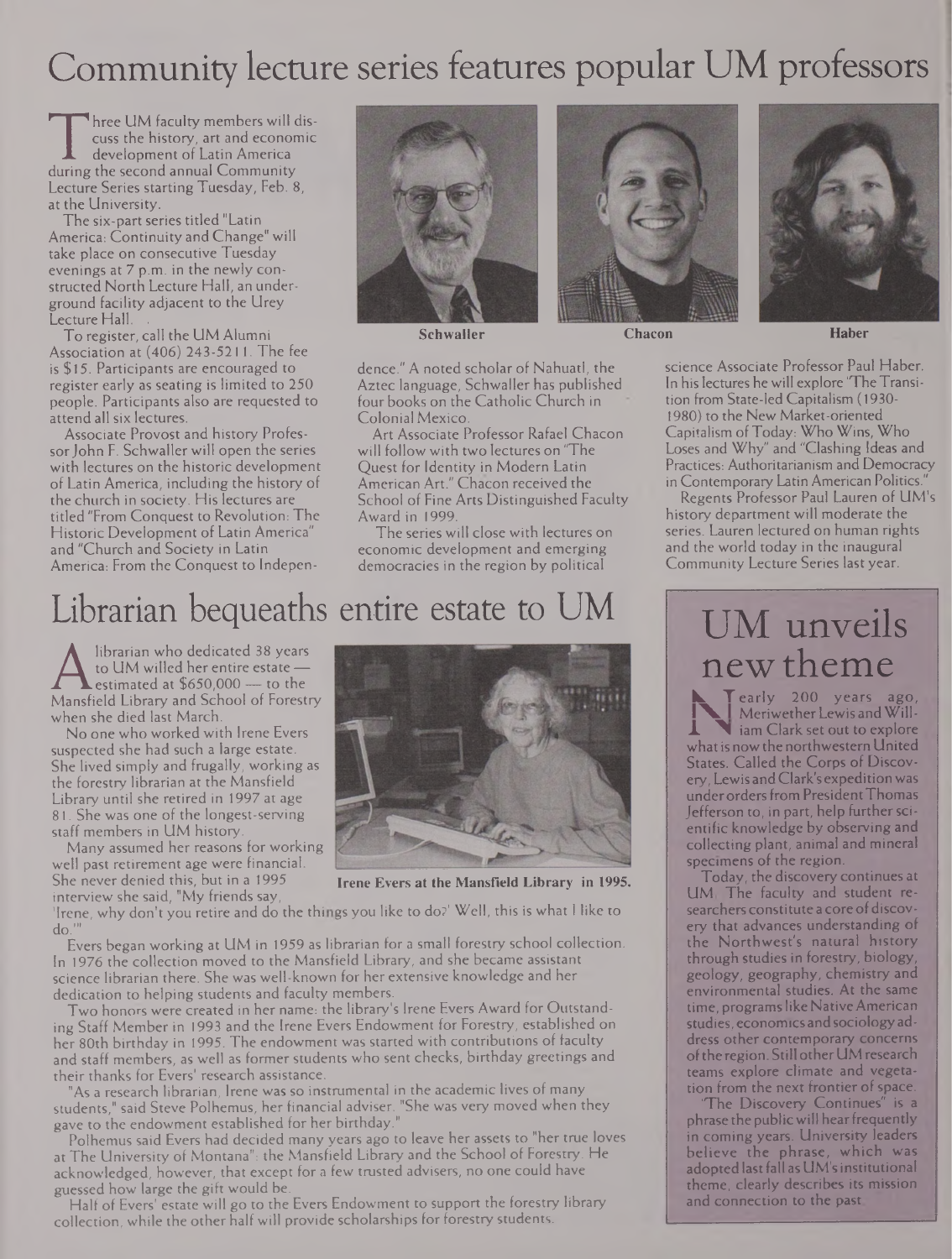

**Career High—**The Lady Griz bounced Boise State 66-64 on Jan. 2 and gave head coach Robin Selvig his 500th

career win at UM. He is the seventh **NCAA** Division <sup>I</sup> women's basketball coach to win 500 games at one school and the 14th active NCAA Division <sup>I</sup> women's basketball coach to win



**Coach Robin Selvig**

500 games. He also recorded his 150th win in Big Sky Conference play with a victory over Montana State on Jan. 7.

#### **McFarland Scholarship—**

Patricia McFarland, the late widow of former UM President Carl McFarland, left \$50,000 in herwill to the UM Foundation to establish the Carl McFarland Scholarships for Native Americans. She died Dec. 21, 1998. Carl McFarland, UM president during 1951-1958, died in 1979. He was the UM's ninth president and the first UM alumnus to hold the position. The McFarland Scholarship is the second such award for Montana's Indians established by a UM president. President George Dennison and his wife, Jane, established a scholarship fund in their names for enrolled members of the Salish and Kootenai Confederated Tribes in 1993. In addition, since 1994 Dennison has contributed \$5,000 annually from his Excellence Fund allotment to the Earl Old Person Scholarship for Blackfeet tribal members.

**China Connection—**The UMbased Montana World Trade Center and representatives from the local business community met Jan. 18 on campus with a dozen Chinese government and business leaders to explore partnership opportunities between companies in Montana and businesses and government in Guangxi, China. The region, home to some 48 million people, recently became a sister state to Montana. MWTC's senior manager, Fraser McLeay, foresees partnerships in which Montana companies help Guangxi with large-scale projects like sustainable mining development and pollution cleanup.

**Memorializing Moose—**Flathead Beverage Co. recently contributed a leadership gift of \$10,000 to endow the new Miller Memorial Scholarship for UM football players. The scholarship is named for former Grizzly great David "Moose" Miller. An offensive and defensive tackle during the 1950 and 1951 seasons, Miller died Oct. 3 in Kalispell. He earned a bachelor's degree in anthropology from UM in 1953, after serving a hitch in the U.S. Army and playing football for the Fort Ord Warriors. With the Flathead Beverage Co. contribution and gifts from friends, colleagues, fellow Griz fans and patrons of Moose's Saloon in Kalispell, the scholarship fund has reached more than \$25,000. New contributions may be directed to the UM Foundation, P.O. Box 7159, Missoula, MT, 59807.

**New Name—**UM's Student Health Services building has a new name as of Jan. 21: the Dr. Robert B. Curry Health Center, or, informally, the Curry Health

Center. The new name honors the beloved UM employee who left a private medical practice to strengthen and improve UM's health service in



**Dr. Robert Curry**

1965 and then serve as its director until he officially retired in 1990. Curry also was instrumental in establishing an environmental health program for the campus in 1968, and he coordinated a campus jogging program for UM employees in the community that same year. In the 1970s he initiated mass screening on campus for cardiac risk factors and rubella. He received UM's prized Robert T. Pantzer Award in 1989 for his "compassion, support and dedication to the campus community and especially the students."

**Sweetheart Art—**UM's Valentine Art Fair features items by more than 75 artisans and craftsmen from across the NorthwestThursday-Saturday, Feb. 10- 12. Gifts are available for all Valentines. The fair runs from 10 a.m. to 6 p.m. daily in the University Center atrium.

#### **Advancing Alumnus—**John

Connors, a 1984 UM graduate in business, took over as the chief financial officer of Microsoft Corp, last month.

Connors has worked 11 years at Microsoft and most recently was vice president of the company's worldwide enterprise group. As a UM alumnus, he helped secure<br>Microsoft



Microsoft **Microsoft CFO**

donations of software applications to help equip computer labs in UM's Gallagher Business Building. In 1997 he received a Distinguished Alumni Award from UM.

**In King's Spirit—**Community service and nonviolent conflict resolution were two central themes of Martin Luther King  $Jr$ . In the spirit of his philosophy, UM's Volunteer Action Services teamed up with the Missoula Flagship Project to celebrate the slain civil rights leader's legacy by performing community service Jan. 17. As part of a two-fold Martin Luther KingJr. Program, the groups coordinated five service projects throughout Missoula for participating students, aged 9 to 27, and senior citizens from the Retired Senior Volunteer Program.

The students and senior citizens volunteered at the Poverello Center, Riverside Health Care Center, Easter Seals-The Growing Place, The Salvation Army and People Learning About Nurturing Trees. For the program's second phase, UM students will visit local elementary schools to talk about King's philosophy of nonviolent conflict resolution.

**Lasting Memorial—**Be a part of UM's history and help support its future by buying an engraved brick on the Oval for yourself or a special person you want to remember. As part of UM's Centennial Celebration in 1993, the area around the grizzly bear statue was paved with bricks to create Centennial Circle. By purchasing a brick for \$150, you will help fund University promotional efforts. To find out more, call University Relations at  $(406)$  243-2488 or e-mail bsommer@ <selway.umt.edu>.